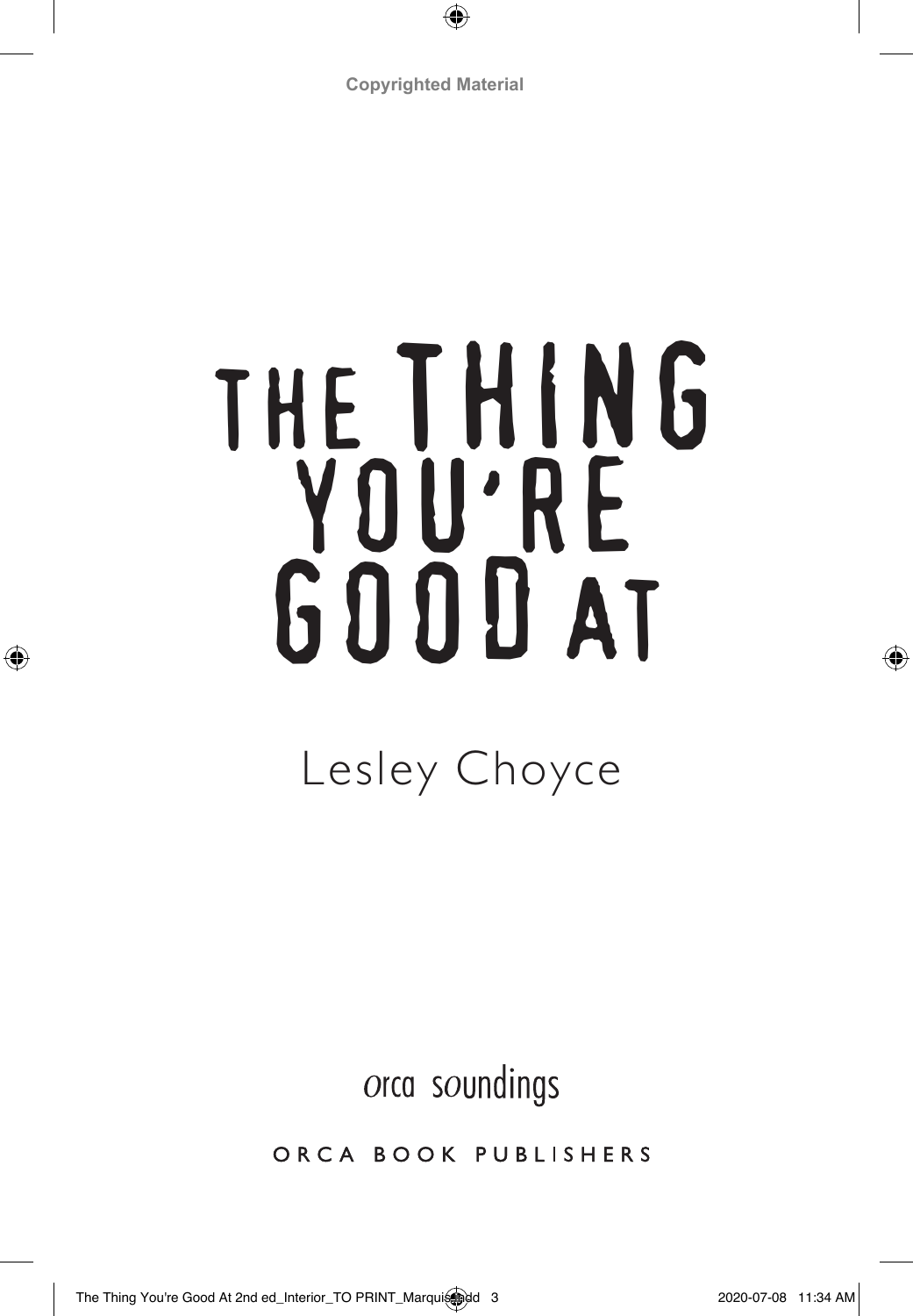#### **Copyrighted Material**

#### Copyright © Lesley Choyce 2018, 2020

Published in Canada and the United States in 2020 by Orca Book Publishers. Previously published in 2018 by Orca Book Publishers as a softcover (ISBN 9781459818040) and as an ebook (ISBN 9781459818057, PDF; ISBN 9781459818064, EPUB). orcabook.com

All rights reserved. No part of this publication may be reproduced or transmitted in any form or by any means, electronic or mechanical, including photocopying, recording or by any information storage and retrieval system now known or to be invented, without permission in writing from the publisher.

**Library and Archives Canada Cataloguing in Publication**

Title: The thing you're good at / Lesley Choyce. Other titles: Thing you are good at Names: Choyce, Lesley, 1951– author. Series: Orca soundings.

Description: Second edition. | Series statement: Orca soundings | Previously published: 2018. Identifiers: Canadiana 20200287591 | isbn 9781459828421 (softcover) Classification: LCC PS8555.H668 T46 2020 | DDC  $i6813/54 - dc23$ 

Library of Congress Control Number: 2020941788

**Summary:** In this high-interest accessible novel for teen readers, Jake tries to help his friend Maria after her parents are deported. A free teacher guide for this title is available at orcabook.com.

Orca Book Publishers is committed to reducing the consumption of nonrenewable resources in the making of our books. We make every effort to use materials that support a sustainable future.

Orca Book Publishers gratefully acknowledges the support for its publishing programs provided by the following agencies: the Government of Canada, the Canada Council for the Arts and the Province of British Columbia through the BC Arts Council and the Book Publishing Tax Credit.

> Edited by Tanya Trafford Cover images by Unsplash.com/Frank Mckenna (front) and Shutterstock.com/Krasovski Dmitri (back)

> > Printed and bound in Canada.

23 22 21 20 • 1 2 3 4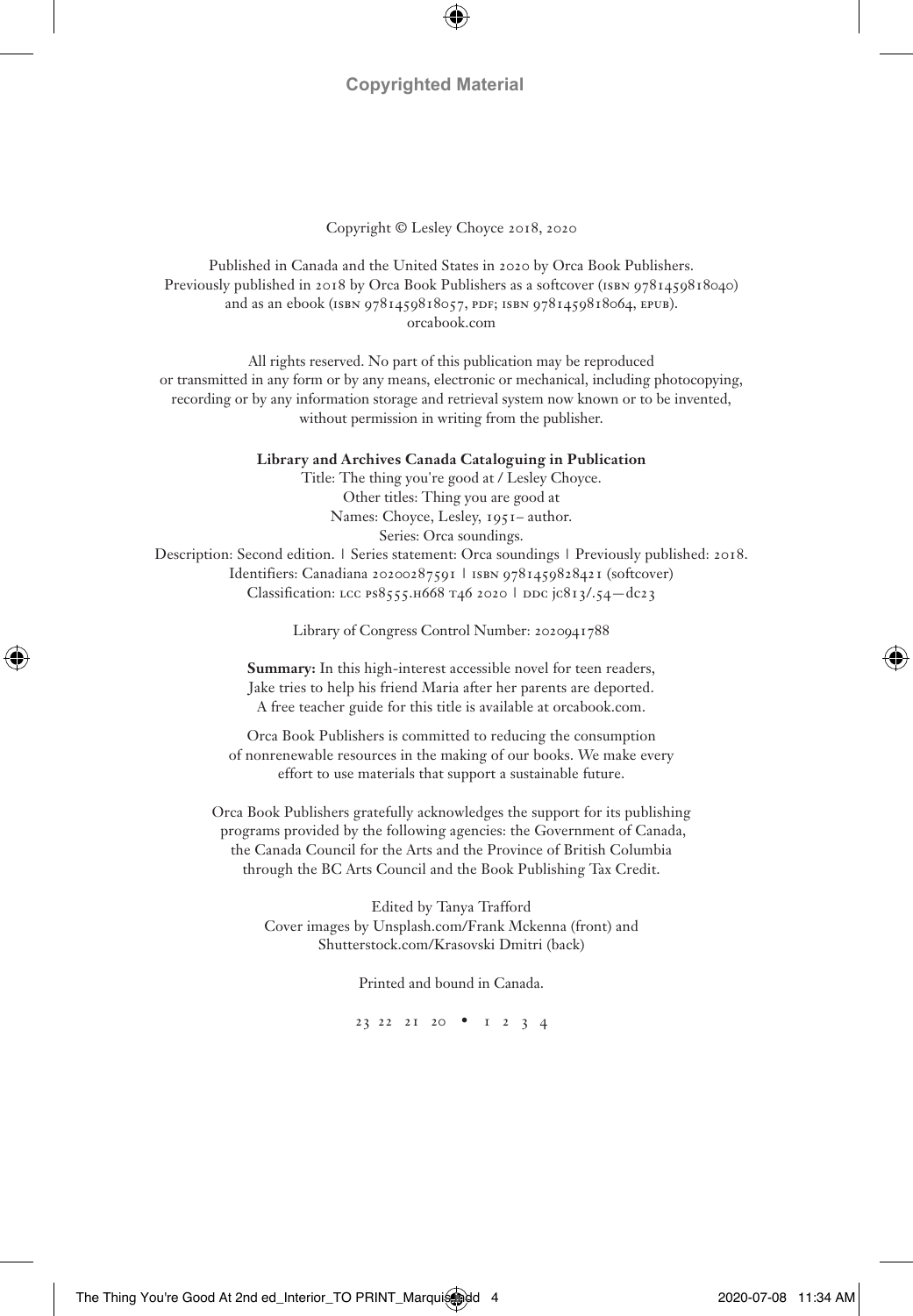### ALSO BY LESLEY CHOYCE

orca soundings

*The Rules Have Changed (2021) Kryptonite (2018) Identify (2017) Scam (2016) Off the Grid (2015) Crash (2013) Rat (2012) Breaking Point (2012) Reaction (2010) Running the Risk (2009) Wave Warrior (2007) Thunderbowl (2004) Refuge Cove (2002)*

orca ya fiction

*Plank's Law (2017)*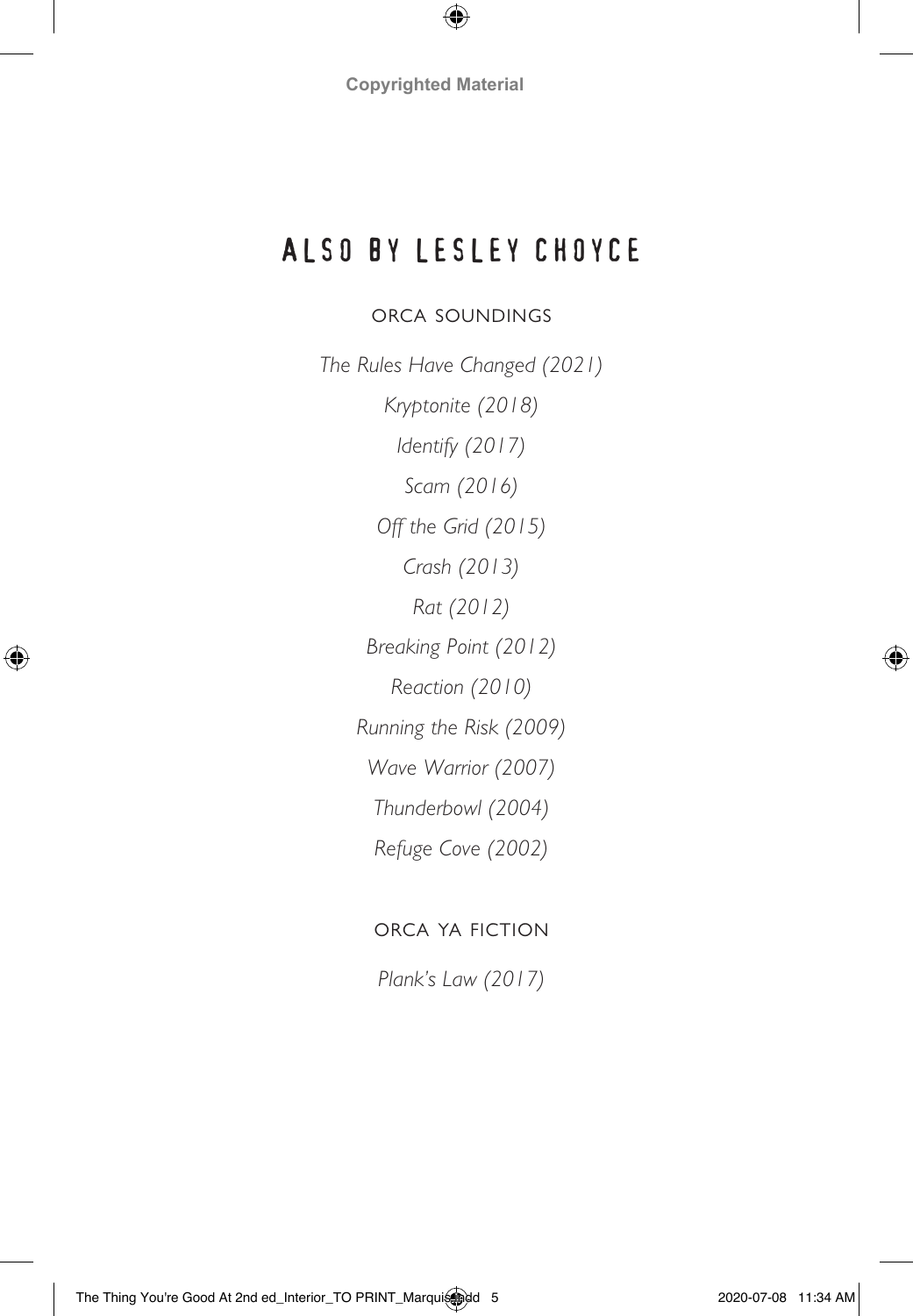**Copyrighted Material**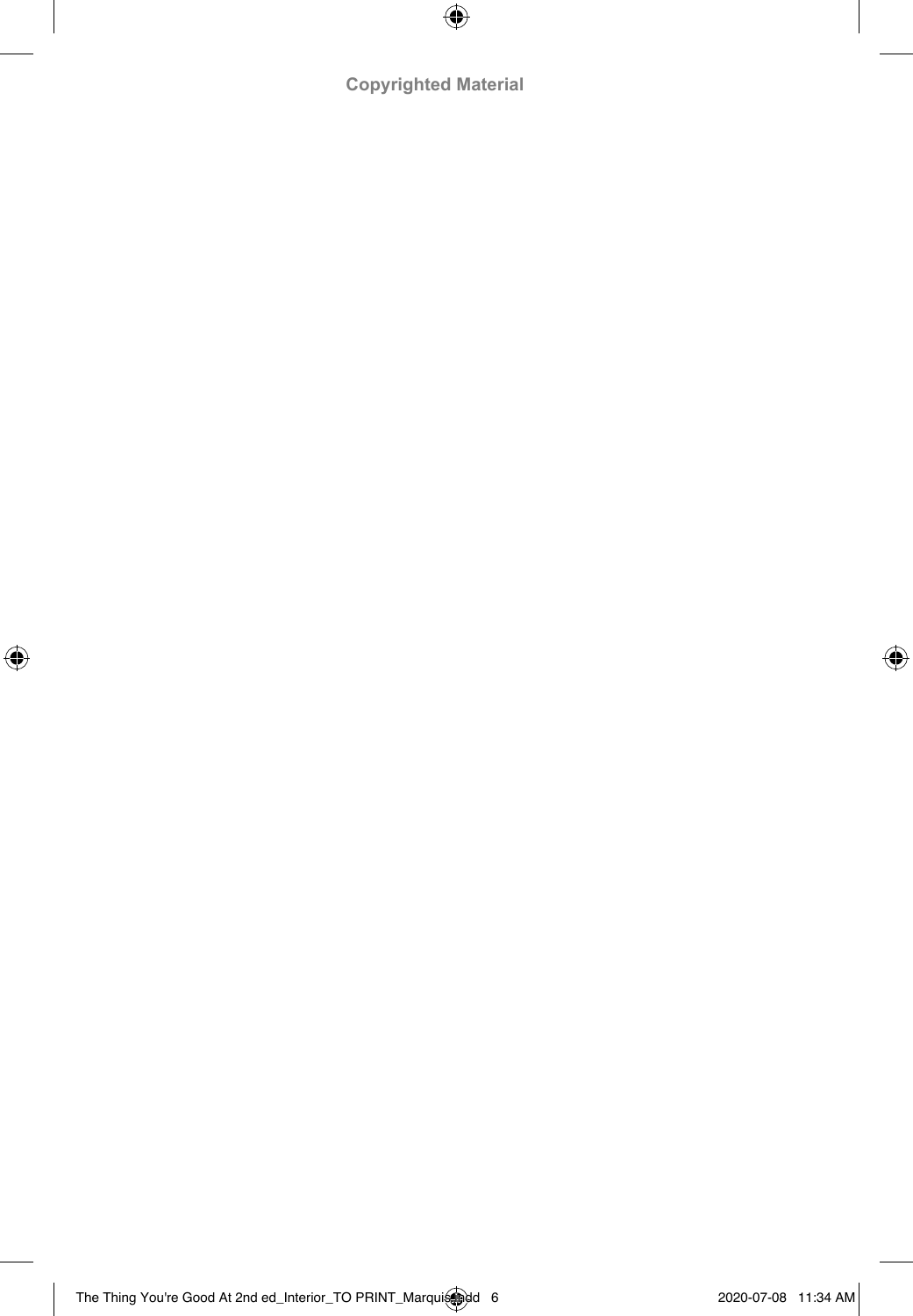**Copyrighted Material**

## **Chapter One**

My father didn't mean to be so nasty to me. It wasn't his fault.

He would sometimes (often, well, almost always) have a bad day at the fish-and-chip place he worked at called the Fish Shack. Only he called it the Shit Shack. He'd worked there ever since I could remember. And hated every minute of it. But he was always afraid to quit.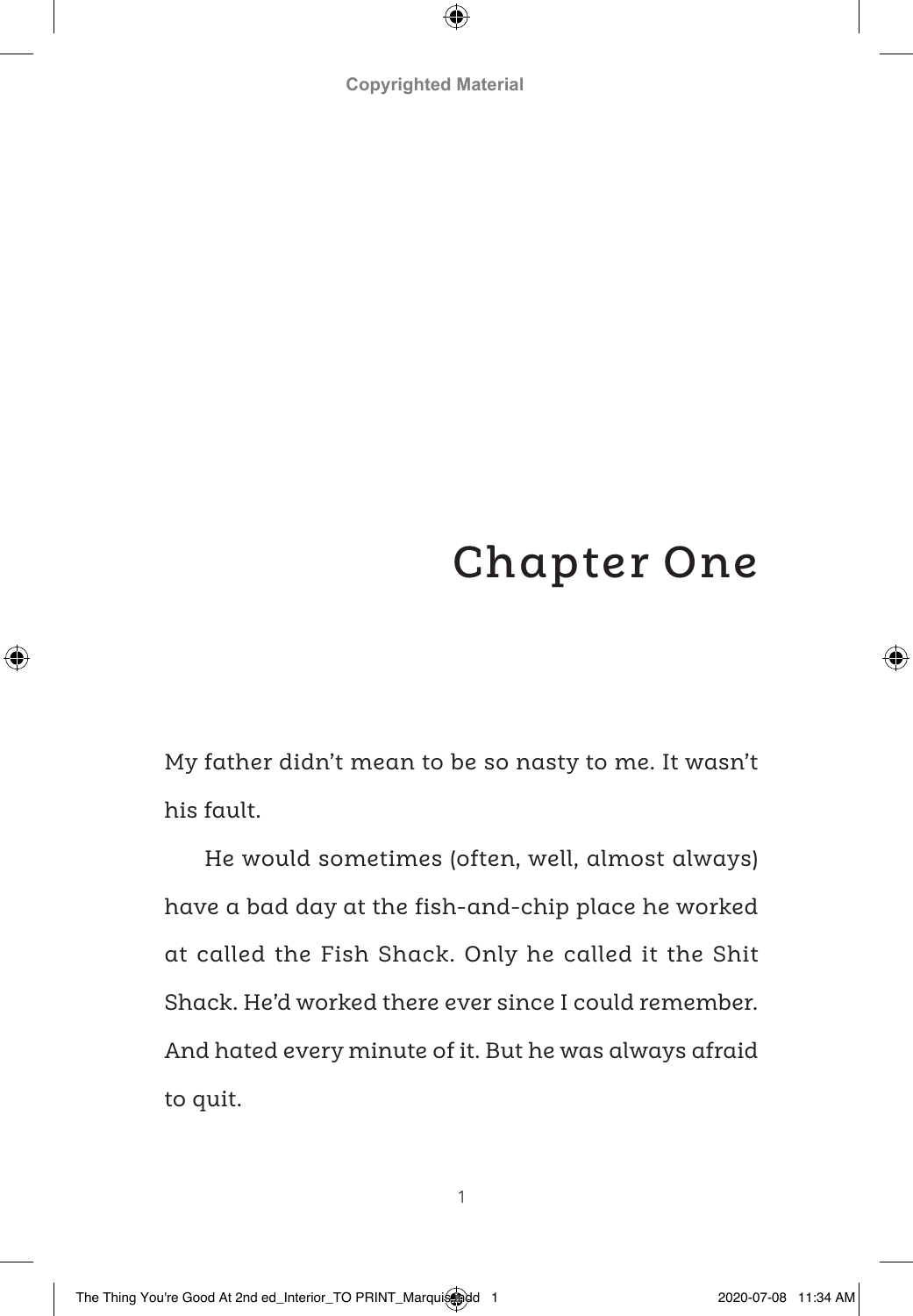So when he had a *really* bad day, when customers sent back their fish, when the boss chomped on him a little too hard, he didn't have to tell me. I knew. He'd bring home a six-pack of malt liquor, and between that and the look on his face, I knew the story of the day. I could even predict the future. Me getting cursed at, shouted at, told outright I was a worthless little piece of shit. That sort of thing.

But nothing physical. He wasn't like that.

I always made sure my little brother, Luke, was out of the way though. I called him my little brother because he was a year younger than me, but he was actually quite a bit bigger than me. He was fifteen and walked around most of the time looking like someone had just told him some bad news. That might have been because there had been a lot of bad news in our lives.I kept thinking that someday our luck was going to change.

Luke loved to watch old martial-arts movies with a headset on. And he studied books and instruction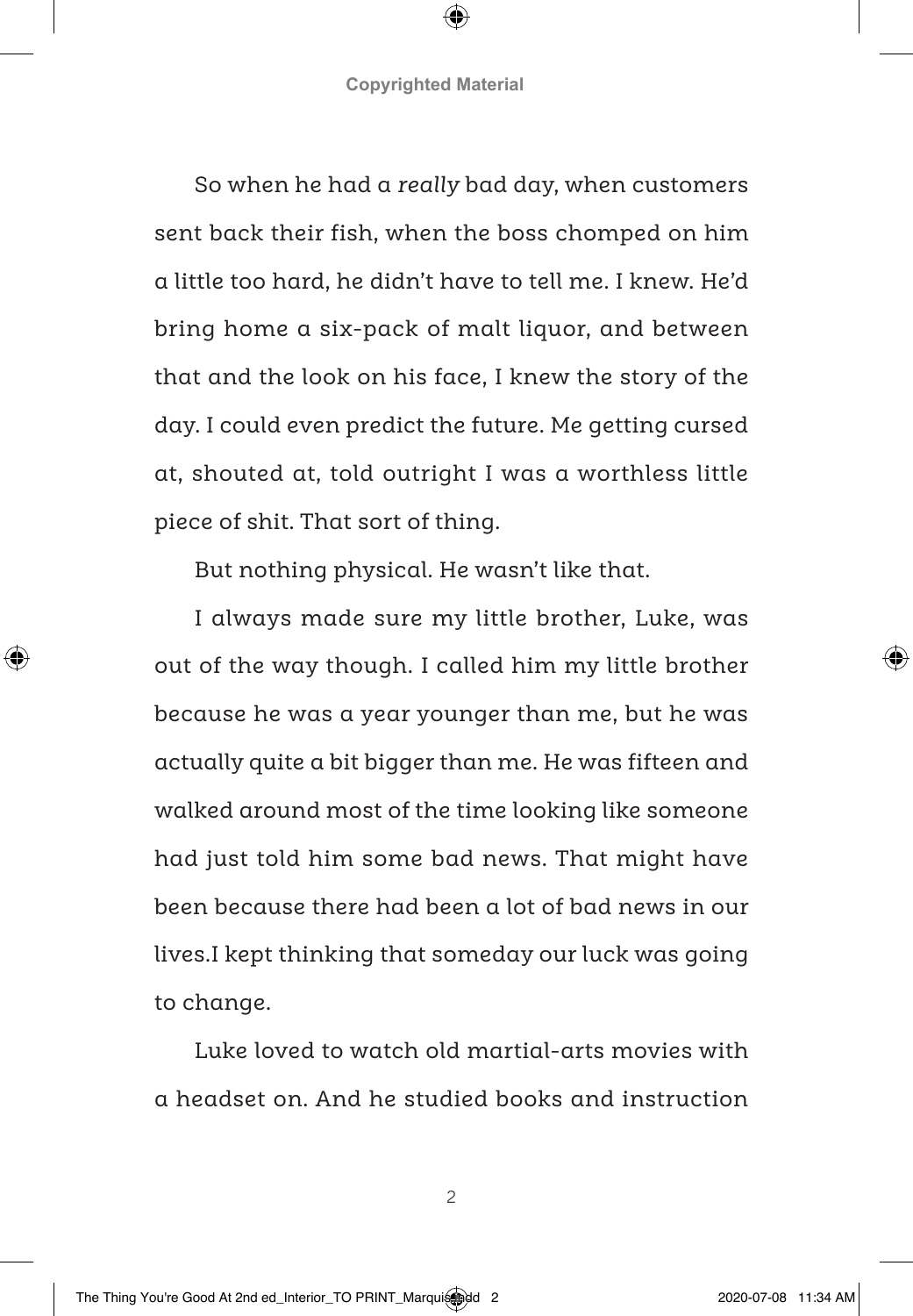videos he'd signed out of the library, closing the door to our bedroom to practice whenever he could. He wanted to be a professional wrestler or mixed martial arts fighter when he grew up, even though I didn't think he had an aggressive bone in his body. I'd never seen him in a fight. He'd been picked on plenty, but I'd never seen him stand up for himself.

Like I said, we were a family that had had a lot of bad luck.

"Our luck ain't gonna change, Jake," my father always said. "Nothing is gonna change. No way, no how."

That was after malt-liquor bottle number one. I'd just nod and try to keep my mouth shut. I used to try to change the subject. But that hardly ever worked.

"I'm sick and tired of smelling like fried fish," he would say. "No woman wants to be with a man who smells like old deep-fried seafood all the time."

I understood he missed the company of a woman. There was my mother once. A long while back.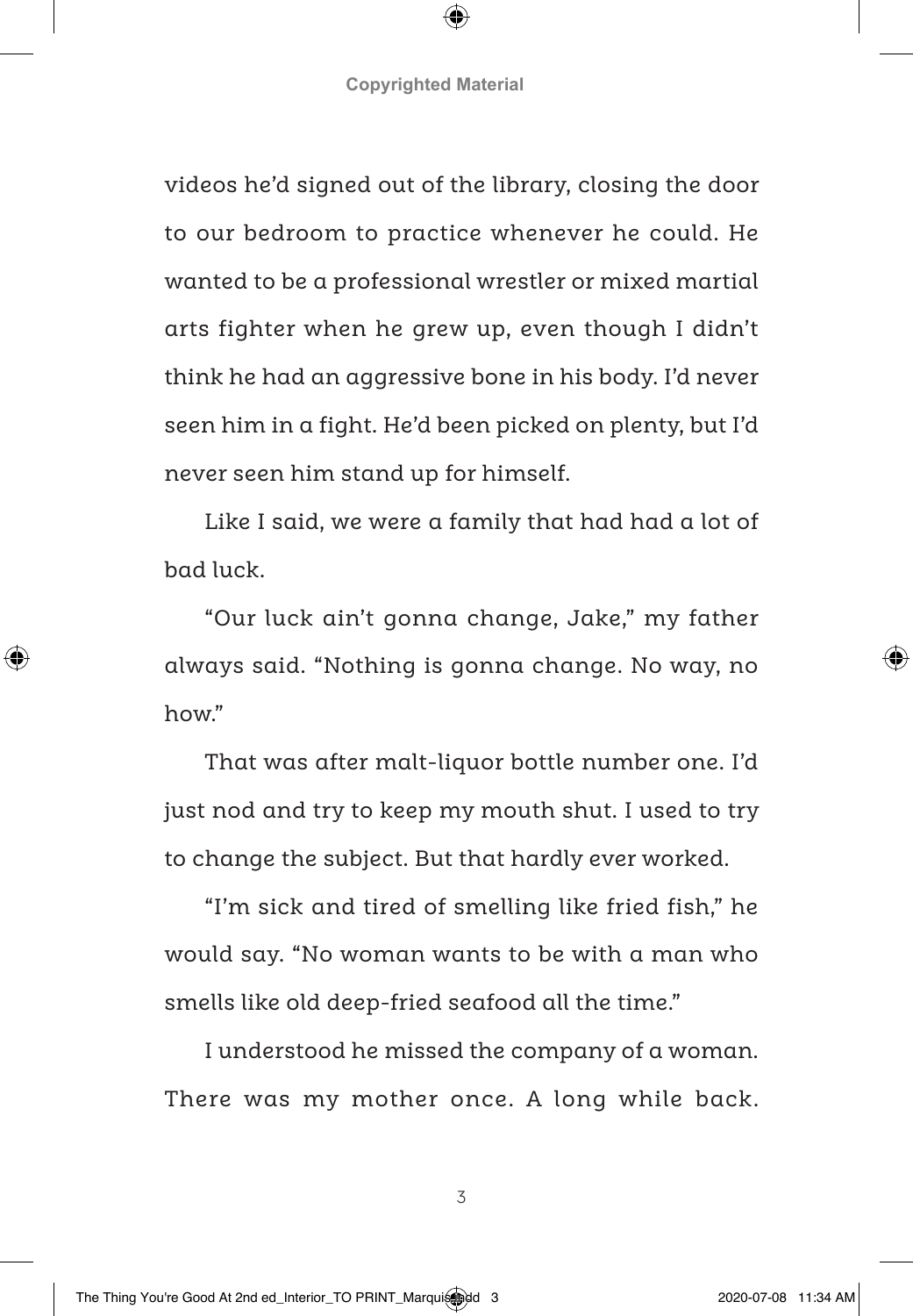But she left after Luke was born. She claimed that living with us was a dead end. "I'm gonna find myself some opportunity," she said. And left. At least, that's what I remember. There was probably more to it than that.

My older brother, Cole, was in jail and had a couple more years to go. Everyone had expected him to get busted for selling drugs. But that isn't what happened. He was involved in a robbery of a gas station. How stupid is that? I was so angry at my brother for doing that. And I stayed angry at him. I refused to talk to him when my father called him up on the phone each month.

As my dad got a little more drunk, he would remind me of my destiny: "None of you boys are gonna turn out to be any better off than me. If there's one thing I know, it's that."

It was always the same. Sometimes the words came out a little different, but after he said something along those lines, my dad would grit his teeth and